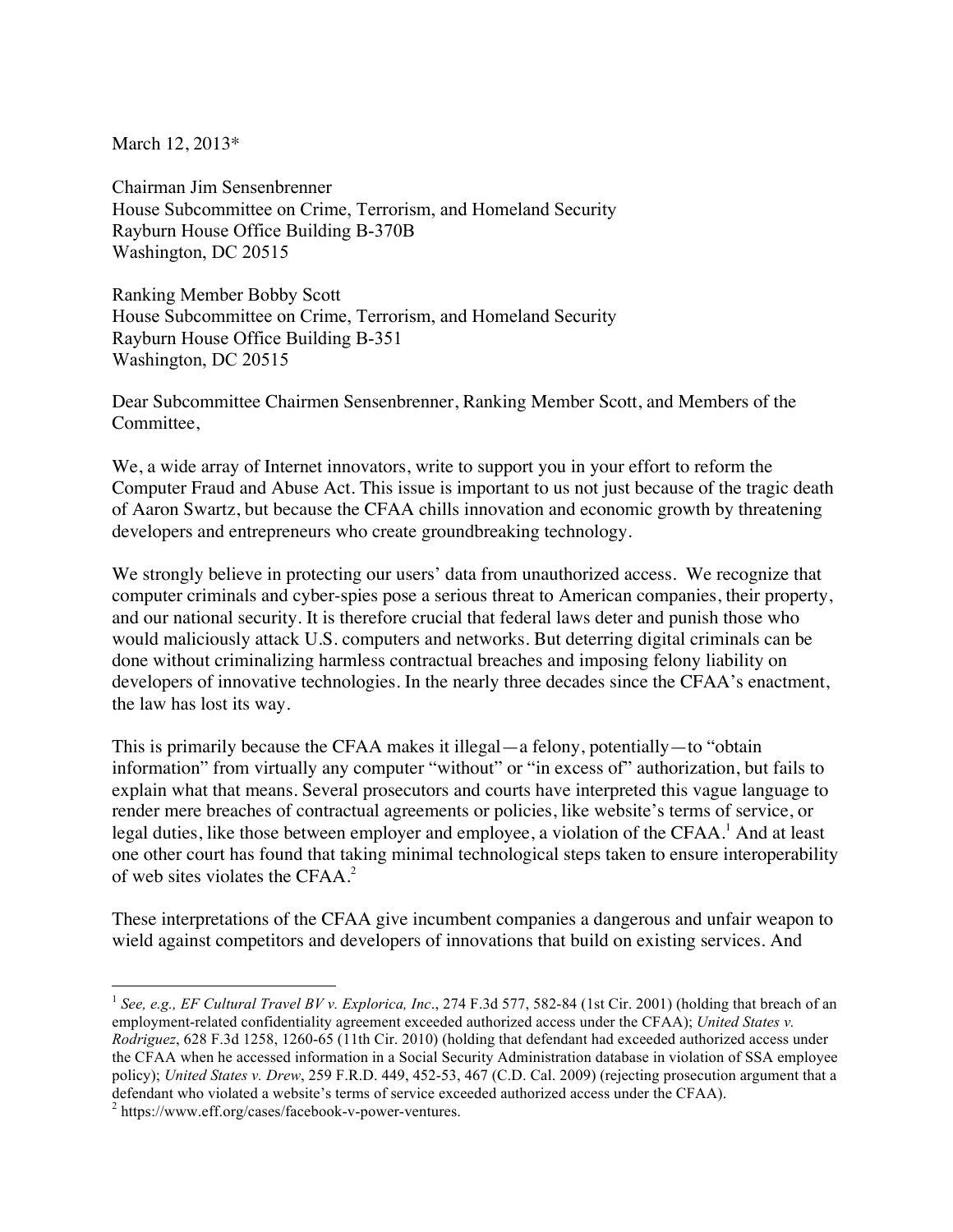because the statute contains criminal penalties as well as civil remedies, prosecutors have the discretion to bring the full weight of harsh criminal penalties against innovators, too.

Some examples of where the CFAA has been, or could be, used to thwart innovation include:

- A large social networking company sued the creators of a tool that let users view, manage, and use multiple social networks on one screen, claiming the tools violated the CFAA and a similar California computer crime law. The tool allowed users to exchange private messages with any of their social networking friends through a single interface of their choice, rather than having to separately check their messages on Gmail, Twitter, and Facebook.<sup>3</sup>
- A major website used the CFAA to sue developers of a tool that let users automatically place apartment ads from numerous classified ad websites onto a mapping website and added content such as the price range for apartments in that area.<sup>4</sup>
- The CFAA threatens tools that help mobile users automatically fill out forms and otherwise interact with websites without having to type out their information on a tiny keyboard, when a website prevents this automated access either through terms of service or technically blocking the service.

Of course, the greatest loss for consumers may be unseen: the innovations that quietly died when their creators were threatened with CFAA claims by more established competitors, or innovations that never emerged because developers or investors feared potential CFAA liability. Nothing chills ingenuity like the shadow of felony charges for tools that harm no one.

Other existing laws recognize the importance of permitting reverse-engineering and interoperability. For instance, U.S. copyright law has long considered the copying of computer code necessary to build an interoperable computer program to be fair use. This change arose out of attempts by companies like Sony and Sega to stop competitors from building interoperable games and consoles.<sup>5</sup> Similarly, the Digital Millennium Copyright Act's anti-circumvention provisions contain a specific exception that allows reverse engineering to achieve interoperability even if it circumvents a technological protection measure protecting a copyrighted work.<sup>6</sup> The DMCA is not perfect, but this exception reflects Congress's recognition that technological barriers can be misused as anticompetitive barriers to entry by incumbents threatened by innovative ideas.

Many of today's best-known innovators—from Steve Jobs and Steve Wozniak to Paul Allen and Bill Gates to Mark Zuckerberg—could have likely been prosecuted under overly broad computer crime laws like the CFAA when they were young, simply for doing what innovators do: pushing

<sup>&</sup>lt;sup>3</sup> https://www.eff.org/cases/facebook-v-power-ventures. The case was civil, not criminal, but the CFAA ties the two together so that, had a prosecutor wished to do so, he could bring a criminal case for the same activity.

<sup>4</sup> http://gigaom.com/2012/07/24/craigslist-sues-competitor-padmapper-over-listings/ <sup>5</sup> *See Sega Enterprises Ltd. v. Accolade, Inc*., 977 F.2d 1510 (9th Cir. 1992). <sup>6</sup> 17 U.S.C. § 1201(f).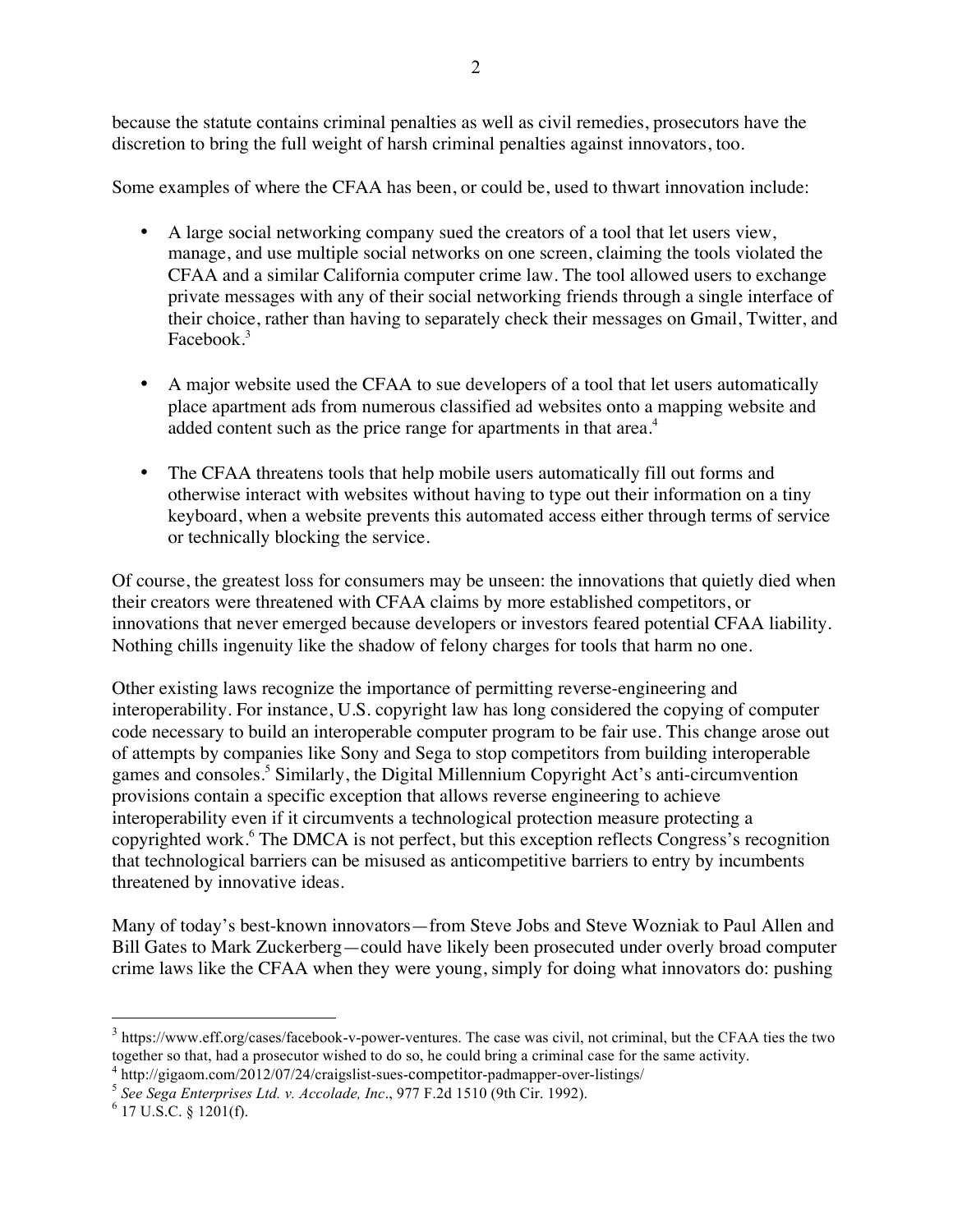boundaries.<sup>7</sup> The point is not that everything they might have done should necessarily be legal, but that stepping over the line should not trigger the draconian penalties that the CFAA currently carries.

We therefore urge Congress to amend the CFAA to ensure it does not chill the development of innovative and interoperable software and services. We believe that this should be accomplished by:

1) ensuring that violation of terms of service, contractual agreements or other legal duties do not violate the statute;

2) protecting technical steps necessary for interoperability and innovative means of access and;

3) fixing the statute's penalty scheme so that the punishment better fits the crime, including making sure that prosecutors can't double-charge for the same conduct and ensuring that felony punishments only apply to most egregious behavior.

Sincerely,

## **Mozilla**

**Internet Infrastructure Coalition (i2Coalition) Engine Advocacy Union Square Ventures O'Reilly Media Reddit OpenDNS Stack Exchange PadMapper Floor64 ThoughtWorks heyzap Agile Learning Labs Vuze #sfbeta Apportable Safe Shepard Framebase Newsblur MixRank Segment.io ZeroCater Vidmaker**

 $<sup>7</sup>$  Jobs and Wozniak: http://www.kottke.org/10/09/woz-and-jobs-phone-phreaks; Allen and Gates:</sup> http://www.v3.co.uk/v3-uk/news/2044825/paul-allen-spills-beans-gates-criminal-past; Zuckerberg: http://www.businessinsider.com/how-mark-zuckerberg-hacked-into-the-harvard-crimson-2010-3; generally: http://www.newyorker.com/online/blogs/newsdesk/2013/01/everyone-interesting-is-a-felon.html.